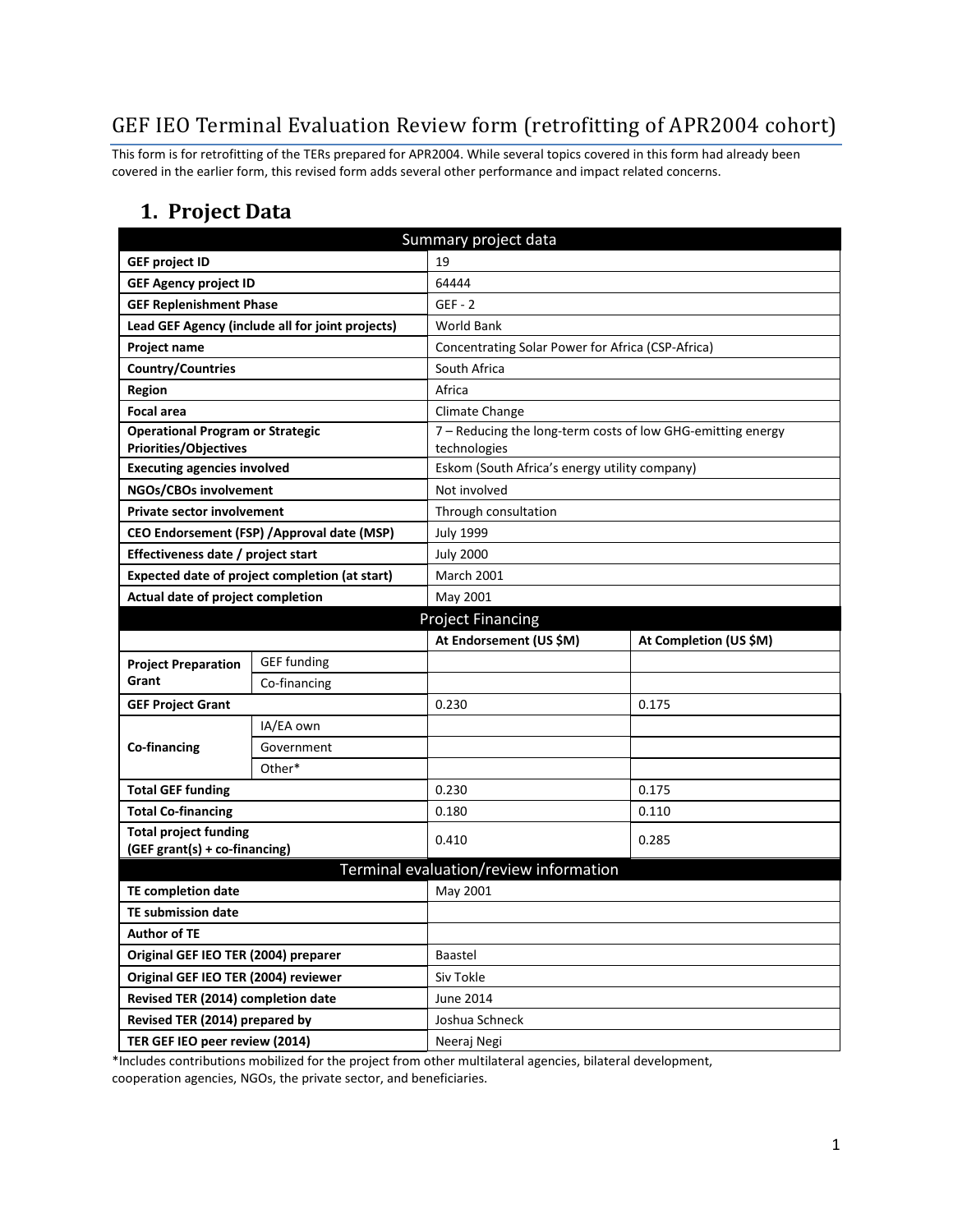| ີ                                                |                          |                                         |                                              |                      |
|--------------------------------------------------|--------------------------|-----------------------------------------|----------------------------------------------|----------------------|
| <b>Criteria</b>                                  | <b>Final PIR</b>         | <b>IA Terminal</b><br><b>Evaluation</b> | <b>IA Evaluation</b><br><b>Office Review</b> | <b>GEF EO Review</b> |
| <b>Project Outcomes</b>                          | N/R                      | N/R                                     | N/R                                          |                      |
| <b>Sustainability of Outcomes</b>                | N/R                      | N/R                                     | N/R                                          | U/A                  |
| <b>M&amp;E Design</b>                            | N/R                      | N/R                                     | N/R                                          | MS                   |
| <b>M&amp;E</b> Implementation                    | N/R                      | N/R                                     | N/R                                          | U/A                  |
| <b>Quality of Implementation</b>                 | N/R                      | N/R                                     | N/R                                          | U/A                  |
| <b>Quality of Execution</b>                      | N/R                      | N/R                                     | N/R                                          | U/A                  |
| <b>Quality of the Terminal Evaluation Report</b> | $\overline{\phantom{a}}$ |                                         | N/R                                          |                      |

## **2. Summary of Project Ratings**

## **3. Project Objectives**

3.1 Global Environmental Objectives of the project:

As stated in the Project Brief (PB), the Global Environmental Objectives of this project were to reduce emissions of greenhouse gases (GHGs) by increasing and improving understanding about environmentally sustainable approaches to producing electric power. Specifically, the project is focused on assessing the viability of using concentrated solar power technology for power generation in South Africa, as well as in the larger Southern African region. According to the PB, South Africa, the region's largest economy, relies upon coal-fired plants to produce over 90% of its electricity, while the Southern African region as a whole relies upon wood fuel to meet around 75% of the total demand for energy. Utilization of coal for power generation releases the highest amount of GHG/energy unit among conventional fossil fuels. Use of wood fuel for power generation, while not as GHG-intensive as coal, can result in a number of other local environmental problems, some of which are noted in the PB and include depletion of forest resources, soil degradation, and health hazards. While not discussed in the PB, it is likely that expansion of electric power in the southern African region would, under business-asusual, result in increased reliance upon conventional fossil fuels, thus further contributing to climate change.

3.2 Development Objectives of the project:

As stated in the PB, the development objectives of the project are to evaluate the viability of introducing concentrated solar power (CSP) technology for use in power generation in Southern Africa. This was to be accomplished by producing a study report with the following three objectives:

- 1. Evaluate a broad range of CSP technology options with regards to their current and future potential in the Southern African region.
- 2. Identify preferred systems for implementation in Southern Africa during the coming two decades.
- 3. Identify specific constraints that would need to be addressed to attain a sustainable deployment of CSP in South and Southern Africa.

To achieve the project's stated objectives, the PB defines the following seven activities: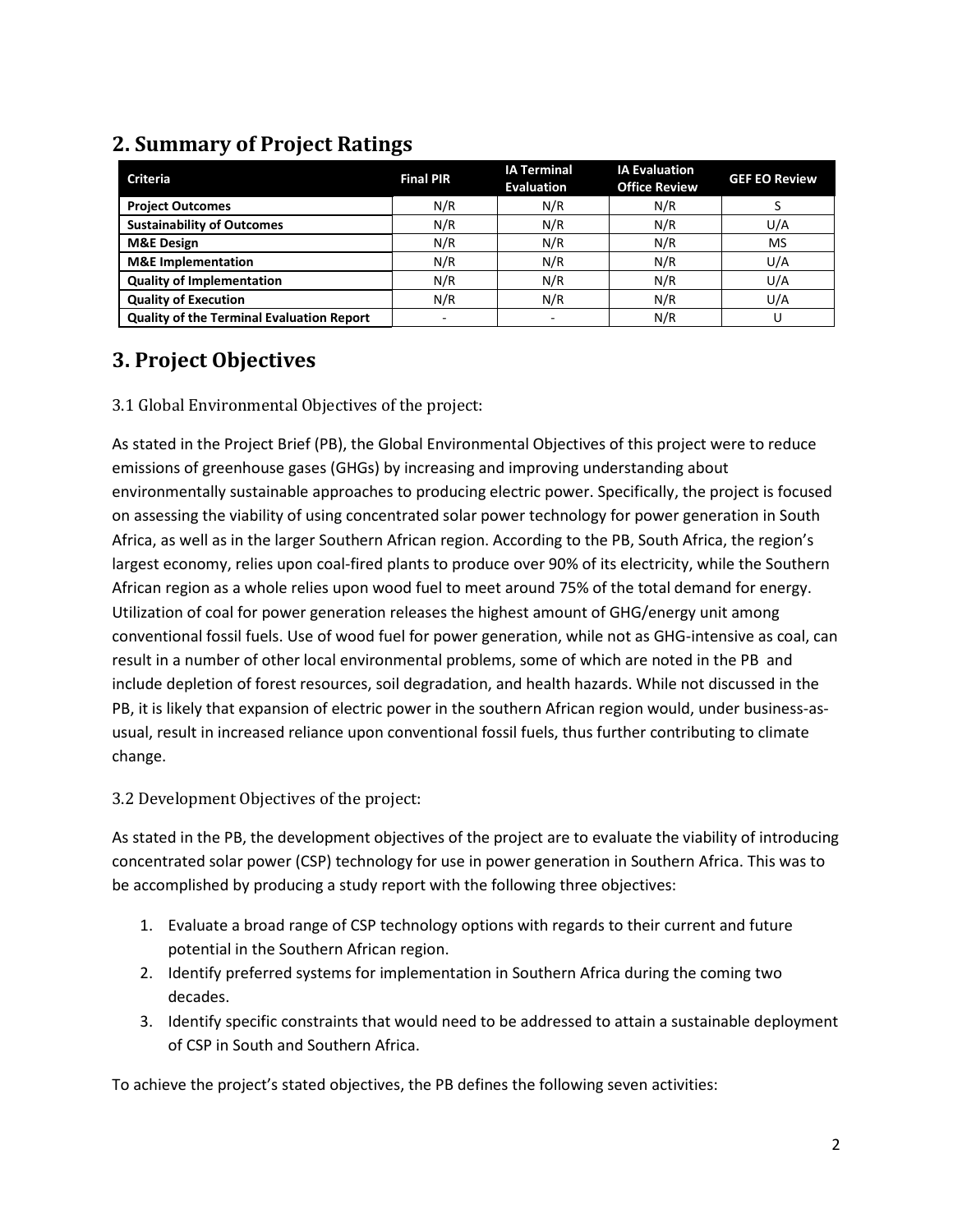- 1. Evaluation of CEP options according to certain criteria;
- 2. Reference site identified to provide information for technology assessment;
- 3. Conceptual designs for promising technologies produced;
- 4. Performance figures for simulated plant operation generated;
- 5. Capital cost estimates, O&M figures and life-cycle costs calculated. The environmental and social impacts on the region, due to implementation of CEP technologies, will be assessed;
- 6. Evaluation of the viability of CSP implementation;
- 7. Final report, presentations and publications.

3.3 Were there any **changes** in the Global Environmental Objectives, Development Objectives, or other activities during implementation?

**No** changes to the global environmental objectives, development objectives, or other activities are reported in the TE to have occurred in during implementation.

#### **4. GEF EO assessment of Outcomes and Sustainability**

Please refer to the GEF Terminal Evaluation Review Guidelines for detail on the criteria for ratings.

Relevance can receive either a Satisfactory or Unsatisfactory rating. For Effectiveness and Cost efficiency, a six point rating scale is used (Highly Satisfactory to Highly Unsatisfactory), or Unable to Assess. Sustainability ratings are assessed on a four-point scale: Likely=no or negligible risk; Moderately Likely=low risk; Moderately Unlikely=substantial risks; Unlikely=high risk. In assessing a Sustainability rating please note if, and to what degree, sustainability of project outcomes is threatened by financial, sociopolitical, institutional/governance, or environmental factors.

Please justify ratings in the space below each box.

| 4.1 Relevance | Rating: Satisfactory |
|---------------|----------------------|
|---------------|----------------------|

The project is relevant to both South Africa and the GEF. As stated in the PB, the study support's South Africa's commitment to the UN Framework Convention on Climate Change, which South Africa ratified in 1997. Furthermore, the PB notes that the study's objectives are in-line with the South African Government's policy on renewable energy, as stated in the *White Paper on the Energy Policy of the Republic of South Africa 1999.* For the GEF, the project's targeted research is aligned with Operational Program 7 – Reducing the long-term costs of low greenhouse gas-emitting energy technologies – as the project seeks to increase and improve knowledge on the viability of using low GHG technology for power generation in the South African region.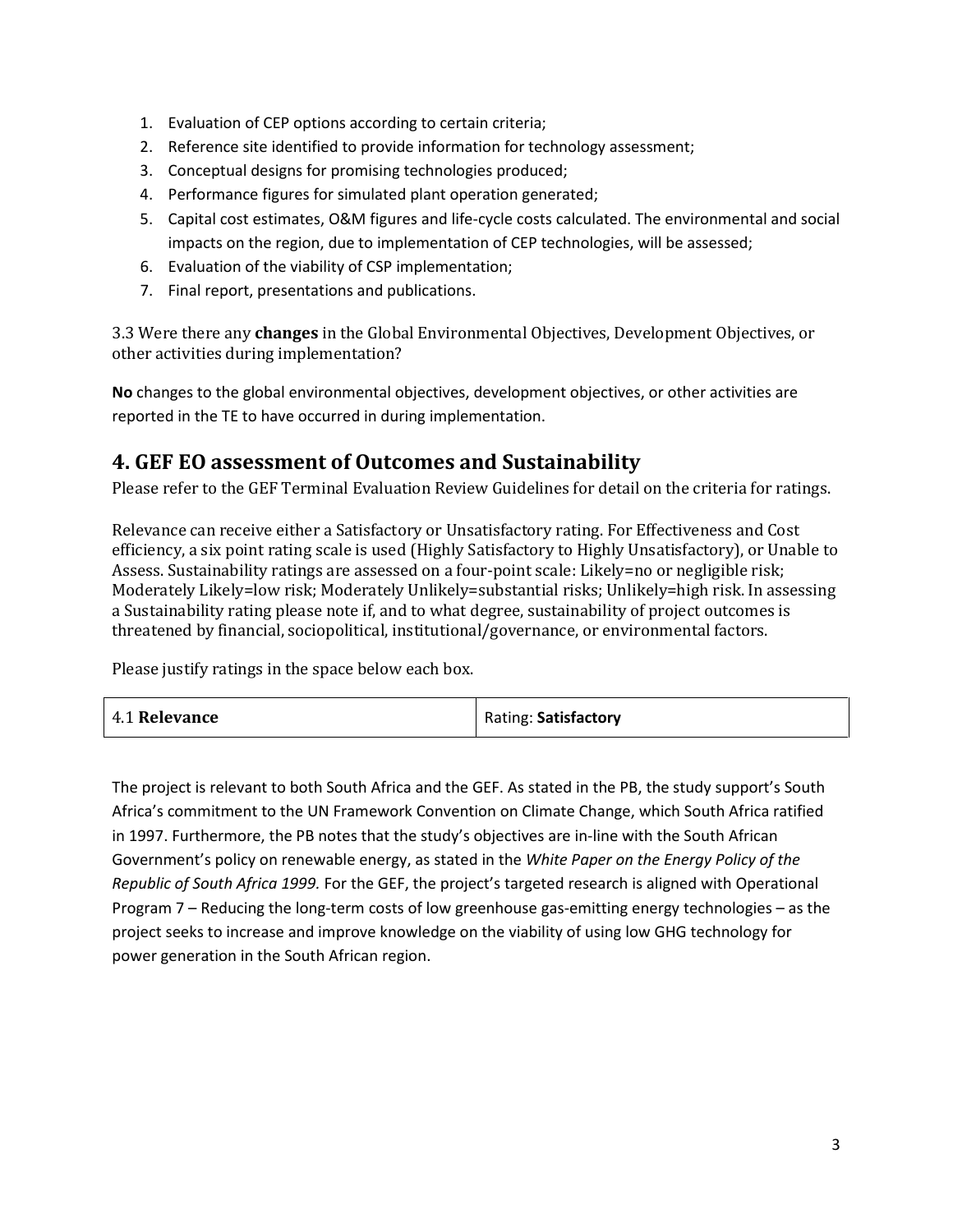| <b>4.2 Effectiveness</b> | Rating: Satisfactory |
|--------------------------|----------------------|
|                          |                      |

As assessed in the TE, the project was effective in meeting all its stated objectives, although at the time of the TE a final report had yet to be released as the consultant hired was still addressing issues highlighted in a March 2001 stakeholder meeting. The TE does not provide an assessment of the quality of the draft report, except to say that a peer review by CEP experts outside of the project team was conducted, and the report has been accepted by Eskom management as called for in the PB. TE also notes that according to the task manager, "the project was successful in that it produced a full evaluation of the prospects for CSP power generation in South Africa" (TE, pg 3).

Progress is further detailed under the seven project activities defined in the PB:

- *1. Evaluation of CEP options according to certain criteria –* TE states that two promising near-term technology options were identified.
- *2. Reference site identified to provide information for technology assessment* Upington, South Africa was identified and the required information was obtained and processed.
- *3. Conceptual designs for promising technologies* TE states that designs based on current stateof-the-art components able to meet the region's dispatch requirements were created.
- *4. Performance figures for simulated plant operation* TE states that the operation of 140 different plant designs was simulated and evaluated using the international standard for modeling and assessment software.
- *5. Capital cost estimates, O&M figures and life-cycle costs calculated. The environmental and social impacts on the region, due to implementation of CEP technologies, will be assessed* – TE states that through consultation with manufacturer and suppliers, accurate capital cost estimates were determined, and life-cycle costs for the plant designs were calculated. TE also states that the environmental and social impacts were gauged for the reference site and area chosen, although no details are provided in the TE on what the findings are. TE states that since other regional sites would be reasonable similar to the reference area, impacts would be transferrable to other sites.
- *6. Evaluation of the viability of CSP implementation* The viability of CSP power plants was assessed in terms of the costs of operating the system, the cost of the electricity produced over the life of the plant, and the technical viability to dispatch power as required by regional usage patterns. TE states that findings from the report demonstrated that CSP "does not offer any possibility of being a baseload option for the region...however, the results show that CSP technologies can find a niche application as a peak power option, if thermal storage is incorporated" (TE, pg 2).
- *7. Final report, presentations and publications –* According to the TE, study results have been presented at three forums: (1) internally to Eskom line groups and management; (2) to the South African government and other electricity supply industry stakeholders (including the World Bank); and (3) at the 60<sup>th</sup> meeting of the Executive Committee of the International Energy Agency's program on solar power and chemical energy systems (SolarPACES), held in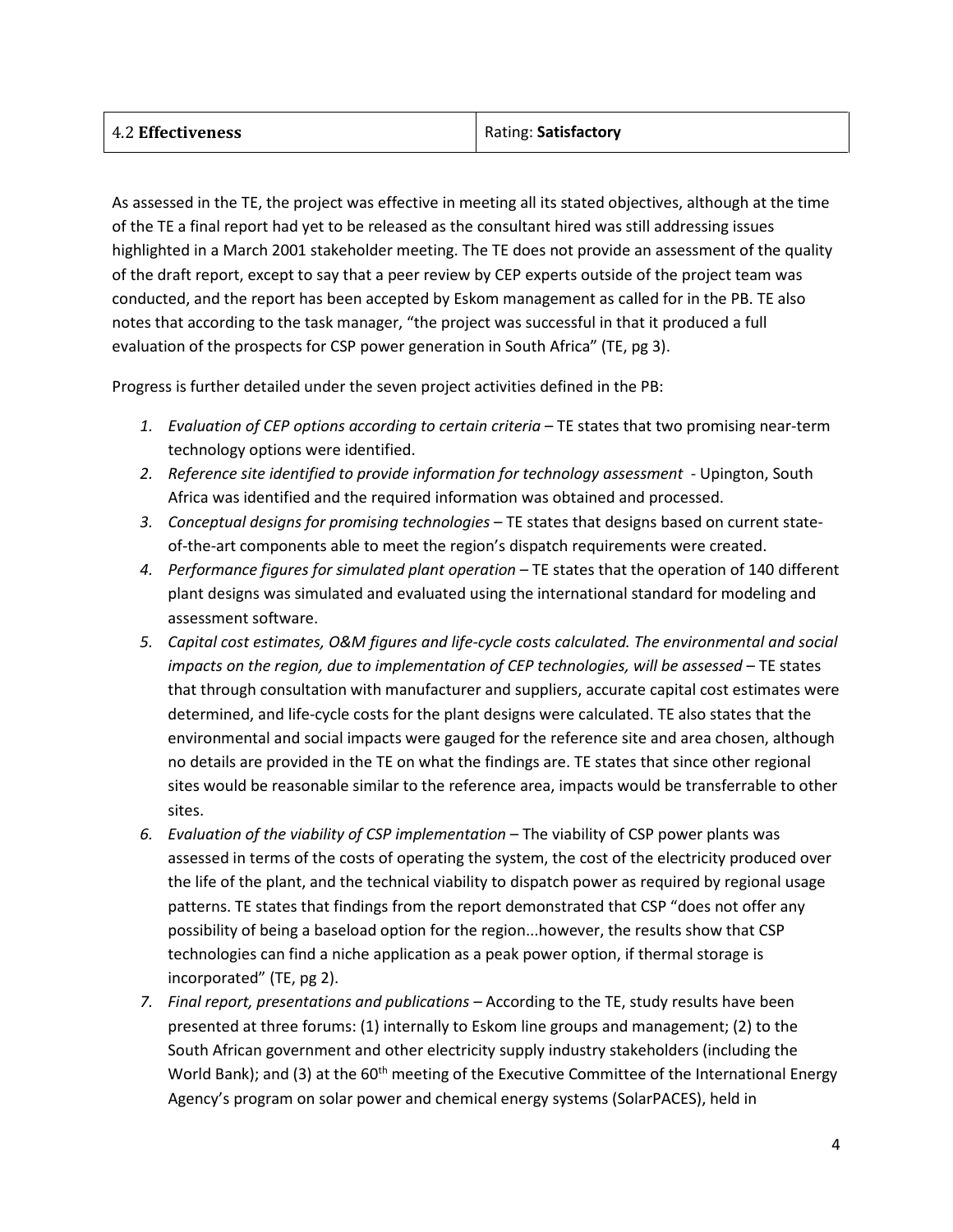Cuernavaca Mexico in May 2001. TE states that the final report is currently being compiled for submission to Eskom management, following submission of a draft report and request for some revisions by the Consultant hired to produce the report.

| 4.3 Efficiency | <b>Rating: Moderately Satisfactory</b> |
|----------------|----------------------------------------|
|----------------|----------------------------------------|

TE provides very limited information that may be used to gauge project efficiency. TE states that no technical problems were experienced during completion of the project. At the same time, TE notes two issues that occurred during project implementation resulting in some delay in funds flow. TE states that "extensive" delays within the World Bank's South African country office on finalizing the grant agreement letter resulted in the project being 50% completed before the grant was available for the project. In addition, there were some issues with the executing agency (Eskom) not providing timely account information to the WB that delayed transfer of funds to the executing agency. The project was completed with little delay (2 months after expected project closure) and came in 30% under budget (\$285k at completion compared to \$410k expected budget in the PB). However, no explanation is given for why the project was completed under budget. It is likely that completion of some of the planned activities of the project even before the project started could be one of the reasons for it.

| 4.4 Sustainability | Rating: Unable to Assess |
|--------------------|--------------------------|
|                    |                          |

TE does not adequately access sustainability of project outcomes. TE states that based on the project's report, Eskom has confirmed their interest in proceeding with CSP project development, deciding to finance a detailed design of a CSP plant or plants (not clear). TE also states that this utility has expressed interest in seeking additional GEF support for a CSP investment. However, no assessment is provided in the TE on the degree to which study finding may be relevant to countries other than South Africa, or whether dissemination of study findings is expected to continue (report does not appear to be assessable on internet or on WB site (Joshua Schneck, GEF IEO, 6/23/2014 search)), or how effective dissemination of study findings were, or whether Eskom has the resources to finance a CSP plant on its own. There is also the issue – and this may explain the inability to locate the study report – that Eskom may have wished to withhold distribution of the report if it was found to contain proprietary information. In this case, Eskom was to publish a summary of the study in a least one external conference forum and a journal publication or equivalent (PB, pg 7). It is not clear from the TE whether or not this occurred.

Due to the limited information available in the TE and lack of any PIR, it is not possible to provide a rating on sustainability of outcomes.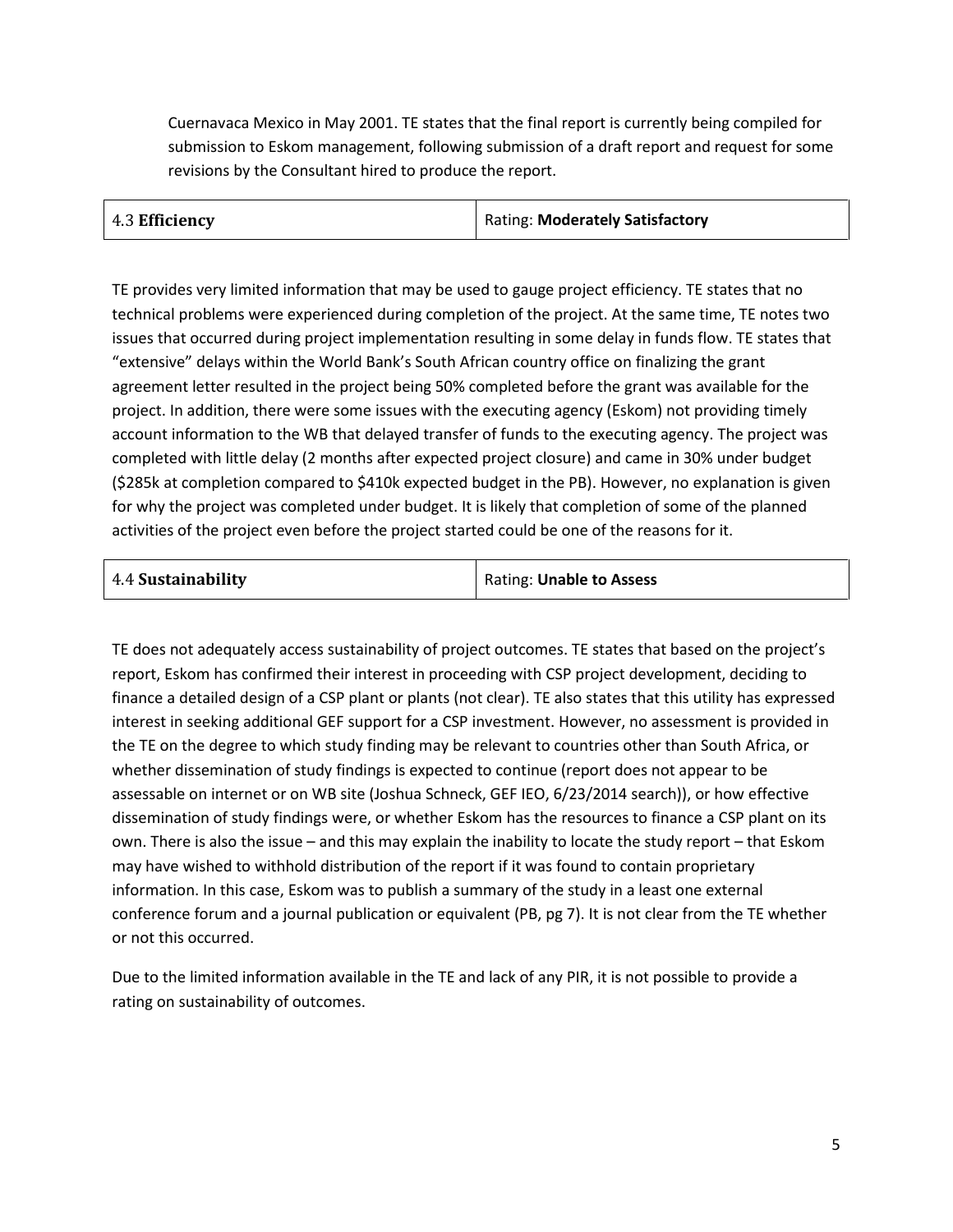### **5. Processes and factors affecting attainment of project outcomes**

5.1 Co-financing. To what extent was the reported co-financing essential to the achievement of GEF objectives? If there was a difference in the level of expected co-financing and actual co-financing, then what were the reasons for it? Did the extent of materialization of co-financing affect project's outcomes and/or sustainability? If so, in what ways and through what causal linkages?

TE provides no information on the impact/importance of co-financing to the project or sustainability of project outcomes, nor why realized co-financing (\$110k) was less than expected co-financing (\$180k). It could be the case that this may be due to completion of some of the planned project activities before the project started. However, whether or not this is the case is not clear.

5.2 Project extensions and/or delays. If there were delays in project implementation and completion, then what were the reasons for it? Did the delay affect the project's outcomes and/or sustainability? If so, in what ways and through what causal linkages?

While the project was completed largely on time (closed 2 months later than expected date), the TE does note some internal issues that caused delay in funds flow. These include "extensive" delays within the World Bank's South African country office on finalizing the grant agreement letter, which resulted in the project being 50% completed before the grant was available for the project. In addition, there were some issues with the executing agency (Eskom) not providing timely account information to the WB that delayed transfer of funds to the executing agency. TE provides no information on whether these delays affected project outcomes or sustainability in any way.

5.3 Country ownership. Assess the extent to which country ownership has affected project outcomes and sustainability? Describe the ways in which it affected outcomes and sustainability, highlighting the causal links:

TE provides no assessment on country ownership of the project. The project was executed by South Africa's sole electric utility provider, Eskom, and Eskom has expressed interest in building off of the project's findings with subsequent investment. However, no information is provided that would allow for an assessment of country ownership beyond this project stakeholder.

#### **6. Assessment of project's Monitoring and Evaluation system**

Ratings are assessed on a six point scale: Highly Satisfactory=no shortcomings in this M&E component; Satisfactory=minor shortcomings in this M&E component; Moderately Satisfactory=moderate shortcomings in this M&E component; Moderately Unsatisfactory=significant shortcomings in this M&E component; Unsatisfactory=major shortcomings in this M&E component; Highly Unsatisfactory=there were no project M&E systems.

Please justify ratings in the space below each box.

| 6.1 M&E Design at entry | Rating: Moderately Satisfactory |
|-------------------------|---------------------------------|
|-------------------------|---------------------------------|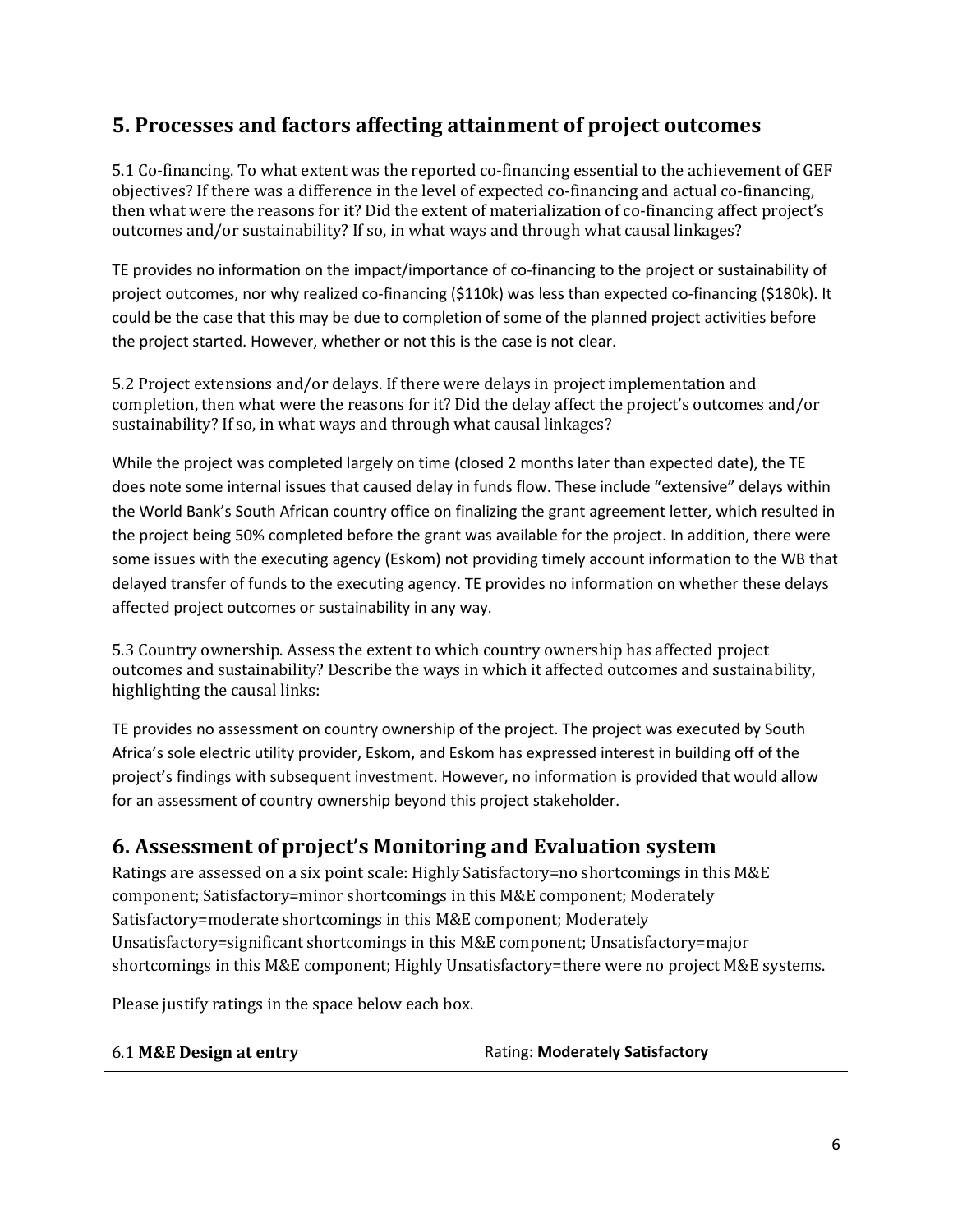Project had a simple but largely sufficient M&E design for a targeted research study. A single indicator of project performance was provided in the PB: *completion of final report with acceptance by Eskom management and peer review by external experts and relevant agencies* (PB, pg 2). Responsibilities for project M&E were defined in the PB. A separate, dedicated budget line for M&E was not provided in the PB, but rather was part of the budget for overall project management and administration. The M&E system could have been strengthened if performance indicators were provided for each of the seven tasks defined in the PB. So for example, for task 5, *Economic, environmental and social impact evaluation*, performance indicators could be provided that clearly define the elements of a high-quality evaluation, including perhaps the scope of the evaluation (what countries/markets), and the factors included in the analysis (i.e., impacts on health, fuel consumption, labor markets, etc.). At the same time, the narrative text describing each of the project activities does give a good sense of what is expected from each activity grouping.

No information in the TE is provided on the quality of M&E implementation that would allow for a TER rating on M&E implementation.

### **7. Assessment of project implementation and execution**

Quality of Implementation includes the quality of project design, as well as the quality of supervision and assistance provided by implementing agency(s) to execution agencies throughout project implementation. Quality of Execution covers the effectiveness of the executing agency(s) in performing its roles and responsibilities. In both instances, the focus is upon factors that are largely within the control of the respective implementing and executing agency(s). A six point rating scale is used (Highly Satisfactory to Highly Unsatisfactory), or Unable to Assess.

Please justify ratings in the space below each box.

|  | 7.1 Quality of Project Implementation | Rating: U/A |
|--|---------------------------------------|-------------|
|--|---------------------------------------|-------------|

No information in the TE is provided on the quality of Project Implementation that would allow for a TER rating on Project Implementation.

No information in the TE is provided on the quality of Project Execution that would allow for a TER rating on Project Execution.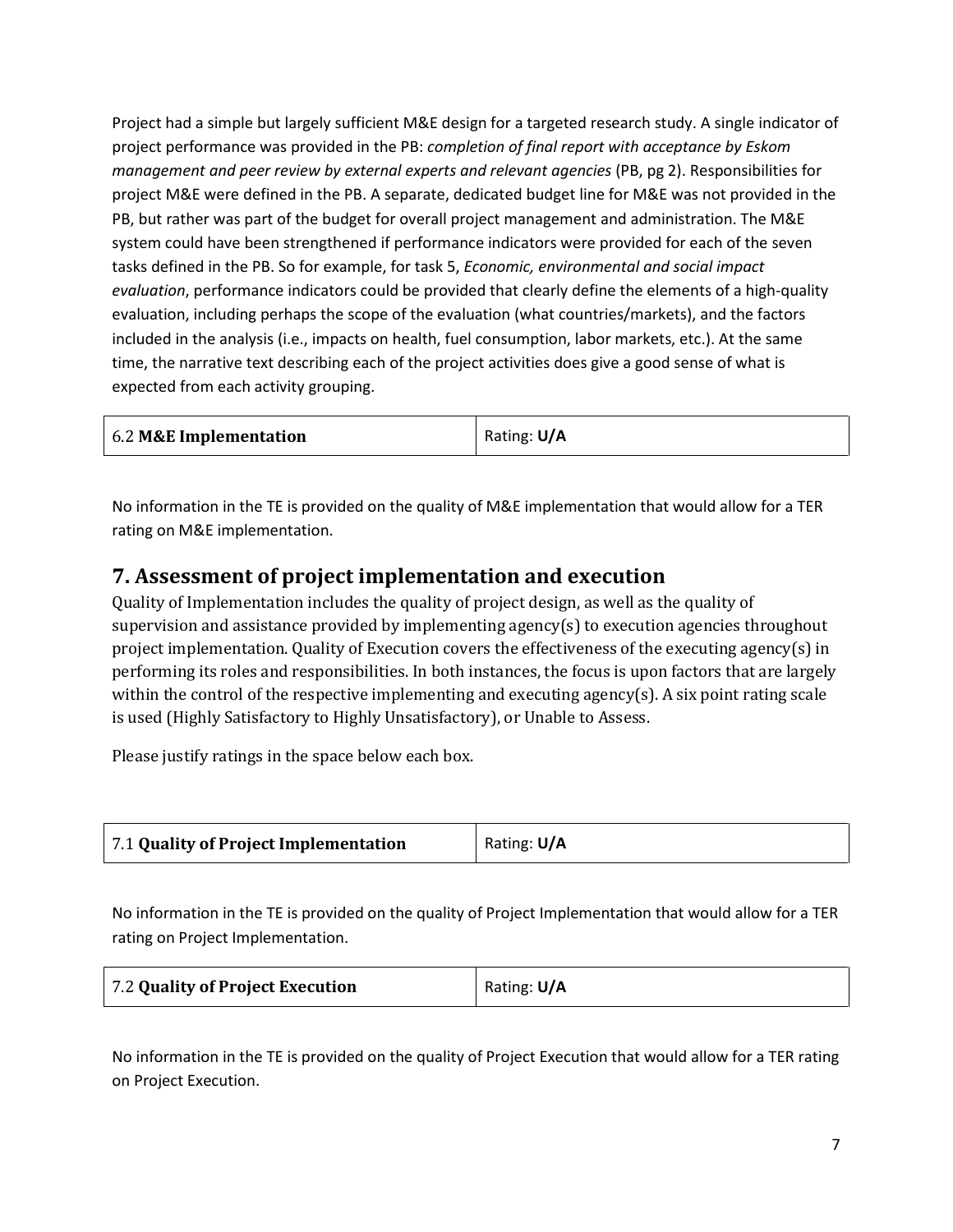### **8. Assessment of Project Impacts**

8.1 Environmental Change. Describe the changes in environmental stress and environmental status that occurred by the end of the project. Include both quantitative and qualitative changes documented, sources of information for these changes, and how project activities contributed to or hindered these changes. Also include how contextual factors have contributed to or hindered these changes.

No changes in environmental stress or status are reported in the TE to have occurred by the end of the project. Project was a targeted research study with no expected short-term environmental impacts.

8.2 Socioeconomic change. Describe any changes in human well-being (income, education, health, community relationships, etc.) that occurred by the end of the project. Include both quantitative and qualitative changes documented, sources of information for these changes, and how project activities contributed to or hindered these changes. Also include how contextual factors have contributed to or hindered these changes.

No changes in human well-being are reported in the TE to have occurred by the end of the project.

8.3 Capacity and governance changes. Describe notable changes in capacities and governance that can lead to large-scale action (both mass and legislative) bringing about positive environmental change. "Capacities" include awareness, knowledge, skills, infrastructure, and environmental monitoring systems, among others. "Governance" refers to decision-making processes, structures and systems, including access to and use of information, and thus would include laws, administrative bodies, trustbuilding and conflict resolution processes, information-sharing systems, etc. Indicate how project activities contributed to/ hindered these changes, as well as how contextual factors have influenced these changes.

a) Capacities – project increased the knowledge and awareness of the viability of using low-GHG CSP technology for power generation in Southern Africa. Stakeholders that benefitted/were exposed to this knowledge include the project's executing agency (Eskom – South Africa's sole utility provider), as well as those exposed to the project findings through presentations at two forums: (1) to the South African government and other electricity supply industry stakeholders (including the World Bank); and (2) at the  $60<sup>th</sup>$  meeting of the Executive Committee of the International Energy Agency's program on solar power and chemical energy systems (SolarPACES), held in Cuernavaca Mexico in May 2001.

b) Governance – no changes in governance are reported to have occurred as a result of the project.

8.4 Unintended impacts. Describe any impacts not targeted by the project, whether positive or negative, affecting either ecological or social aspects. Indicate the factors that contributed to these unintended impacts occurring.

No unintended impacts are reported to have occurred as a result of the project.

8.5 Adoption of GEF initiatives at scale. Identify any initiatives (e.g. technologies, approaches, financing instruments, implementing bodies, legal frameworks, information systems) that have been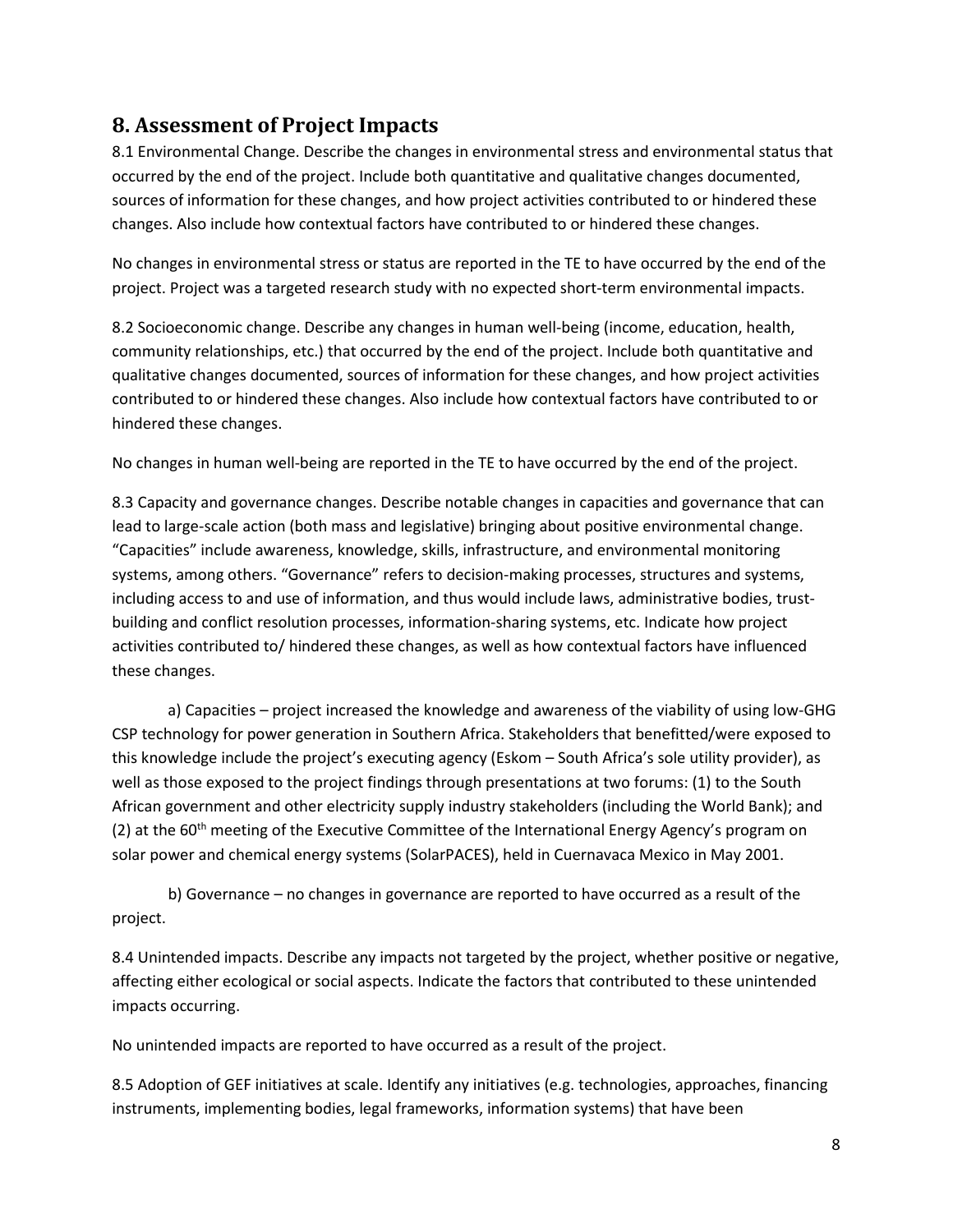mainstreamed, replicated and/or scaled up by government and other stakeholders by project end. Include the extent to which this broader adoption has taken place, e.g. if plans and resources have been established but no actual adoption has taken place, or if market change and large-scale environmental benefits have begun to occur. Indicate how project activities and other contextual factors contributed to these taking place. If broader adoption has not taken place as expected, indicate which factors (both project-related and contextual) have hindered this from happening.

No project initiatives have been taken to scale. Project was a targeted research study that may lead to medium- or long-term changes/increases in investment in CSP technology. However, at the present time, the technology is not cost competitive with conventional fossil fuels if the cost of associated pollution is not factored in. Adoption of CSP technology will therefor likely depend upon the existence of subsidies/mandates that provide incentives for investment. TE does not discuss these factors.

### **9. Lessons and recommendations**

9.1 Briefly describe the key lessons, good practices, or approaches mentioned in the terminal evaluation report that could have application for other GEF projects.

TE provides the following lesson:

• Co-ordinate with all interested and affected parties (internal and external), to avoid misunderstandings.

9.2 Briefly describe the recommendations given in the terminal evaluation.

TE provides no recommendations.